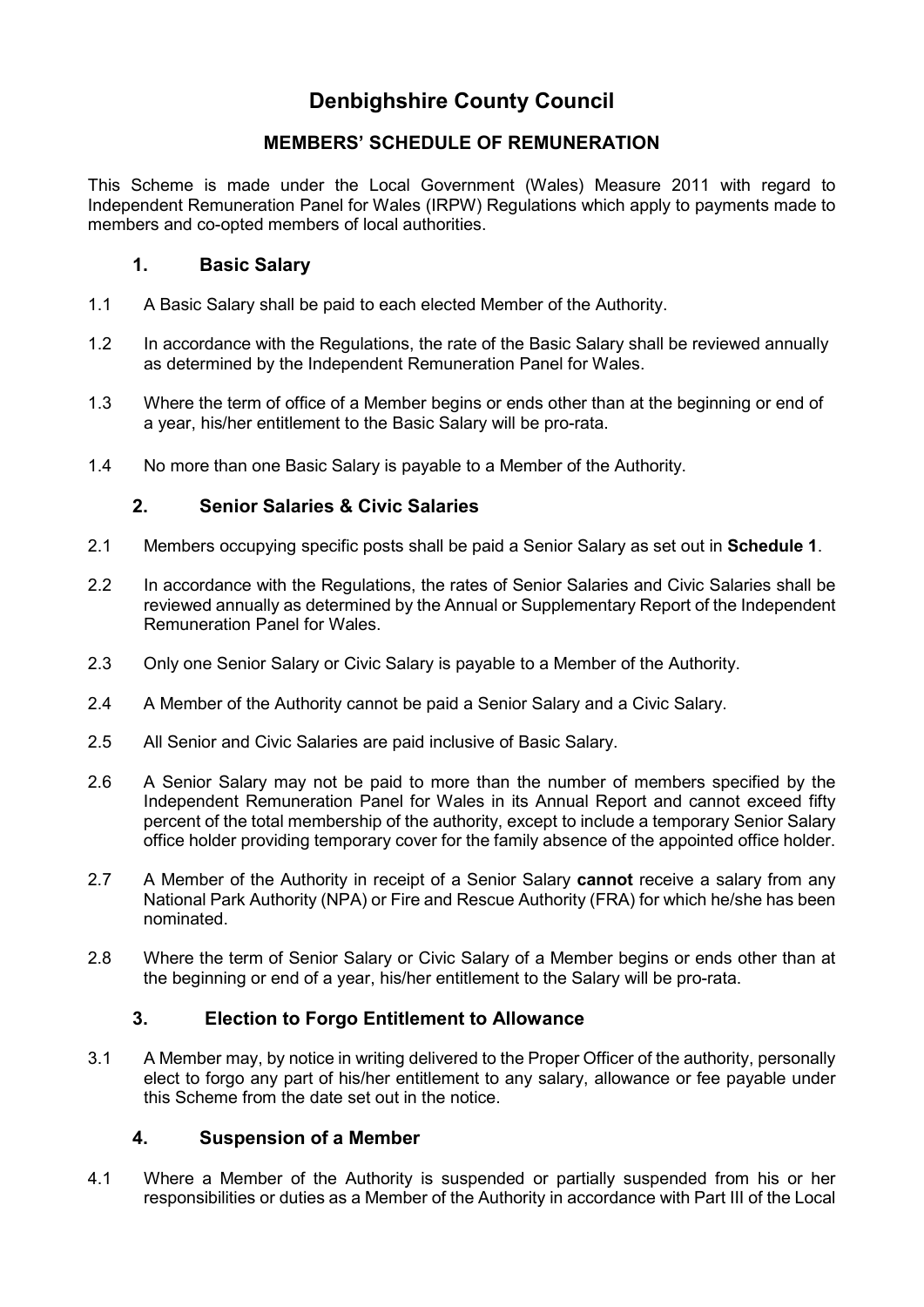Government Act 2000 (Conduct of Members), or regulations made under the Act, the part of the Basic Salary payable to him/her in respect of that period for which he or she is suspended will be withheld by the Authority (Section 155 (1) of the Measure).

4.2 Where a Member in receipt of a Senior Salary is suspended or partially suspended from being a Member of the Authority in accordance with Part III of the Local Government Act 2000 (Conduct of Members), or regulations made under the Act, the Authority must not make payments of the Member's Senior Salary for the duration of the suspension (Section 155 (1) of the Measure). If the partial suspension relates only to the specific responsibility element of the payment, the member may retain the Basic Salary.

# **5. Repayment of salaries, allowances or fees**

- 5.1 Where payment of any salary, allowance or fee has been made to a Member of the Authority or Co-opted Member in respect of any period during which the Member concerned:
	- (a) is suspended or partially suspended from that Member's/Co-opted Member's duties or responsibilities in accordance with Part 3 of the 2000 Act or regulations made under that Act;
	- (b) ceases to be a Member of the Authority or Co-opted Member; or
	- (c) is in any other way not entitled to receive a salary, allowance or fee in respect of that period,

the Authority will require that such part of the allowance as relates to any such period be repaid.

#### **6. Payments**

- 6.1 Payments of all allowances will be made in instalments of one-twelfth of the Member's annual entitlement.
- 6.2 Where payment has resulted in a Member receiving more than his/her entitlement to salaries, allowances or fees the Authority will require that such part that is overpayment be repaid.
- 6.3 All payments are subject to the appropriate tax and National Insurance deductions.

### **7. Contribution towards Costs of Care and Personal Assistance**

- 7.1 Contribution towards Costs of Care and Personal Assistance shall be paid to a Member or Co-opted Member, who has caring responsibility for dependent children or adults, provided the Member incurs expenses in the provision of such care whilst undertaking 'approved' council duties.
- 7.2 Contribution towards Costs of Care and Personal Assistance applies in respect of children who are aged 16 or under and other persons for whom the Member or Co-opted Member can show that care is required. If a Member or Co-opted Member has more than one dependent the Member may claim more than one allowance, provided the Member can demonstrate a need to make separate arrangements for care. Each case will be judged on its merits.
- 7.3 Eligible Members may claim reimbursement of Contribution towards Costs of Care and Personal Assistance for actual and receipted costs, as set out in Schedule 1. All claims for reimbursements of costs of care should be made on the form provided detailing times, dates and reasons for claim. Receipts are required for both informal and formal care arrangements.

### **8. Family Absence**

.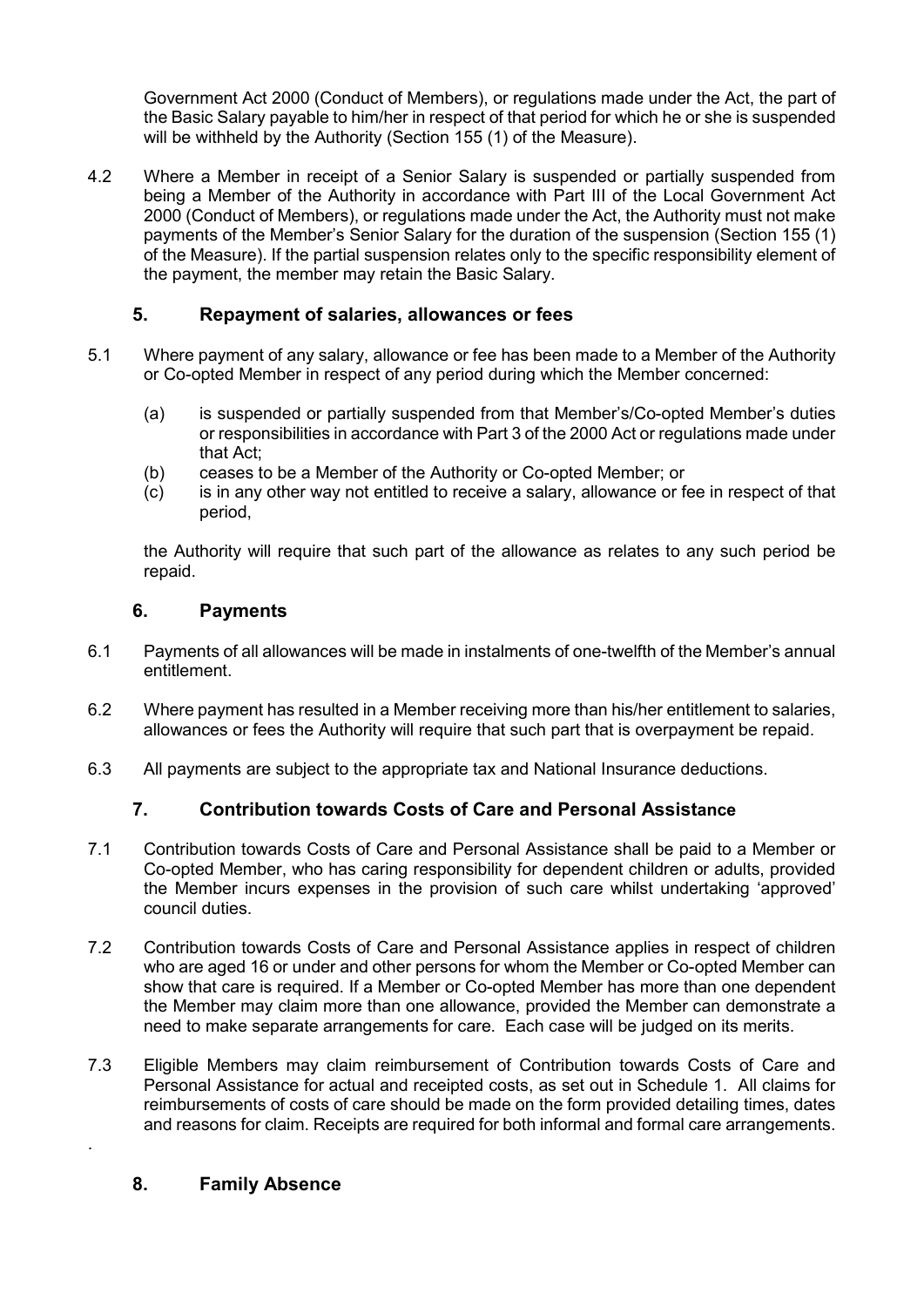- 8.1 Members are entitled under the provisions of the Family Absence for Members of Local Authorities (Wales) Regulations 2013 to a period of family absence, during which if they satisfy the prescribed conditions they are entitled to be absent from authority meetings.
- 8.2 When taking family absence Members are entitled to retain a basic salary irrespective of their attendance record immediately preceding the commencement of the family absence.
- 8.3 Should a senior salary holder be eligible for family absence they will be able to continue to receive their senior salary for the duration of the absence.
- 8.4 If the authority agrees that it is necessary to make a substitute appointment to cover the family absence of a senior salary holder the Member substituting will be eligible if the authority so decides to be paid a senior salary.
- 8.5 If the paid substitution results in the authority exceeding its maximum number of senior salaries, an addition to the maximum will be allowed for the duration of the substitution.

#### **9. Co-optees' payments**

- 9.1 A Co-optees' daily fee (with a provision for half day payments) shall be paid to Co-optees, provided they are statutory Co-optees with voting rights.
- 9.2 Payments will take into consideration travelling time to and from the place of the meeting, reasonable time for pre meeting preparation and length of meeting (up to the maximum of the daily rate).
- 9.3 The Democratic Services Manager is designated as the "appropriate officer" and will determine preparation time, travelling time and length of meeting, the fee will be paid on the basis of this determination.
- 9.4 The Democratic Services Manager can determine in advance whether a meeting is programmed for a full day and the fee will be paid on the basis of this determination even if the meeting finishes before four hours has elapsed.
- 9.5 A half day meeting is defined as up to 4 hours.
- 9.6 A full day meeting is defined as over 4 hours.
- 9.7 The daily and half day fee for the Chairpersons of the Standards Committee and Audit Committee, as determined by the Independent Remuneration Panel, is set out in **Schedule 1**.
- 9.8 The daily and half day fee for other statutory Co-optees with voting rights, as determined by the Independent Remuneration Panel, is set out in **Schedule 1**.

## **10. Travel and Subsistence Allowances**

#### 10.1 **General Principles**

10.2 Members and Co-opted Members may claim travelling expenses when travelling on the Authority's business for 'approved duties' as set out in **Schedule 2.** Where Members travel on the Authority's business they are expected to travel by the most cost effective means. In assessing cost effectiveness regard will be given to journey time. A Member who does not travel by the most cost effective means may have his/her claim abated by an appropriate amount.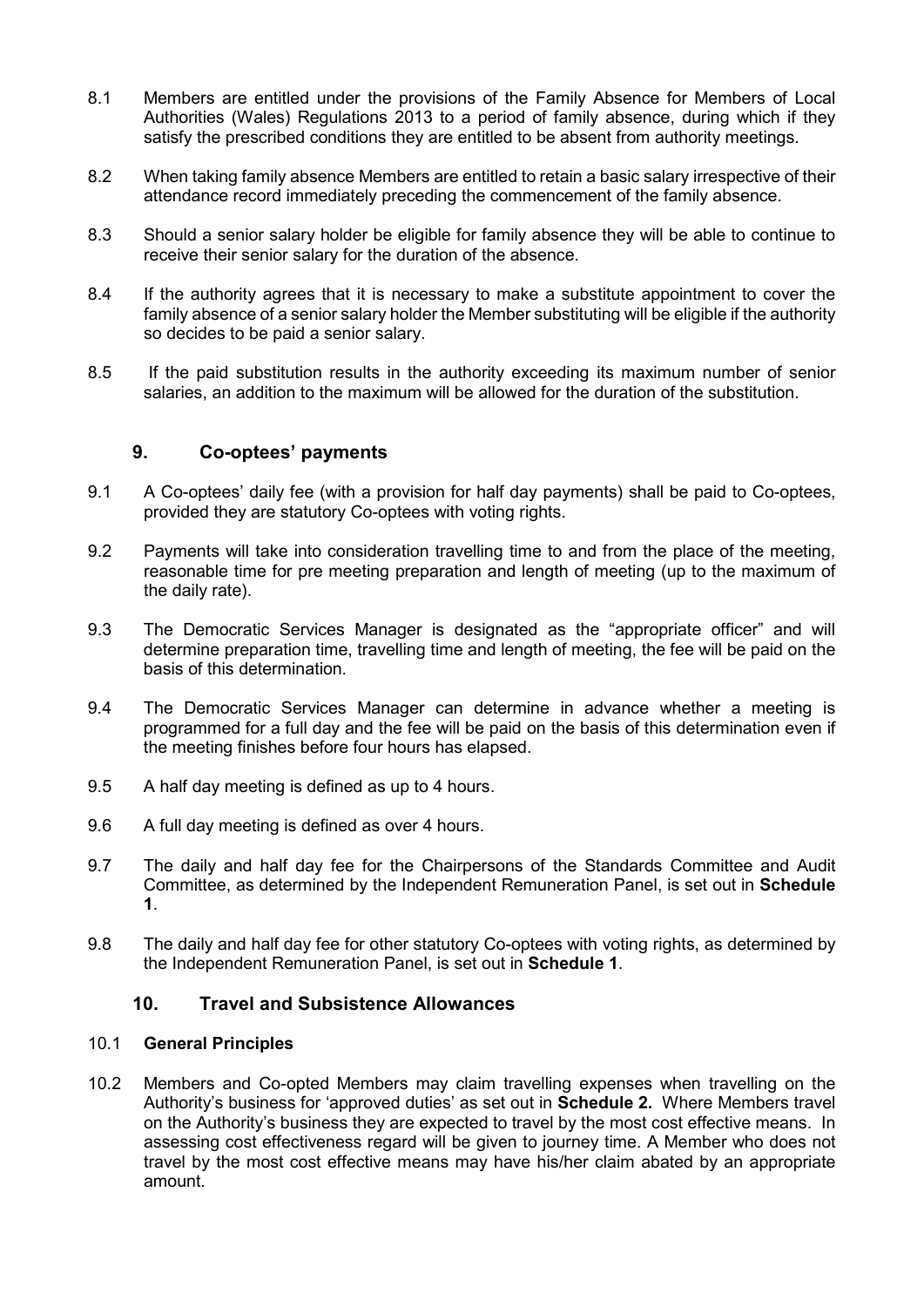- 10.3 Where possible Members should share transport.
- 10.4 The distance claimed for mileage should be the shortest reasonable journey by road from the point of departure to the point at which the duty is performed, and similarly from the duty point to the place of return.
- 10.5 The rates of Members' Travel and Subsistence Allowances are set out in **Schedule 3** and are subject to annual review by the Independent Remuneration Panel for Wales.
- 10.6 Where a Member is suspended or partially suspended from his or her responsibilities or duties as a Member of the Authority in accordance with Part III of the Local Government Act 2000 (Conduct of Members), or regulations made under the Act, any travel and subsistence allowances payable to him/her in respect of that period for which he or she is suspended or partially suspended must be withheld by the Authority.

### **11. Travel by Private Vehicle**

- 11.1 The Independent Remuneration Panel for Wales has determined that the maximum travel rates payable should be the rates set out by Her Majesty's Revenue & Customs for the use of private cars, motor cycles and pedal cycles plus any passenger supplement.
- 11.2 The mileage rates for private vehicles as determined by the Independent Remuneration Panel for Wales are set out in **Schedule 3.**
- 11.3 Where a Member makes use of his/her private vehicle for approved duty purposes, the vehicle must be insured for business use. Proof of appropriate insurance must be provided to the Authority on request.

## **12. Travel by Public Transport**

#### 12.1 **Rail/Coach Travel**

Unless otherwise authorised rail tickets will be second-class.

## 12.2 **Taxi Fares**

Taxi fares will only be reimbursed where their use has been authorised for cases of urgency, where no public transport is reasonably available, or a Member has a particular personal need. Re-imbursement will be upon receipt only.

#### 12.3 **Other Travel Expenses**

Members will be entitled to reimbursement of toll fees, parking fees, overnight garaging and other necessary travel associated expenses. Re-imbursement will be upon receipt only.

#### **13. Overnight Accommodation**

- 13.1 Overnight stays will only be permitted where the Authority's business extends to two days or more, or the venue is at such a distance that early morning or late night travel would be unreasonable. All overnight stays must receive prior authorisation from the Democratic Services Manager.
- 13.2 Direct booking of overnight accommodation by a Member will only be permitted in the event of an emergency. Reimbursement will only be made upon the production of a receipt and will be at a level deemed reasonable and not in excess of the rates set out in **Schedule 3**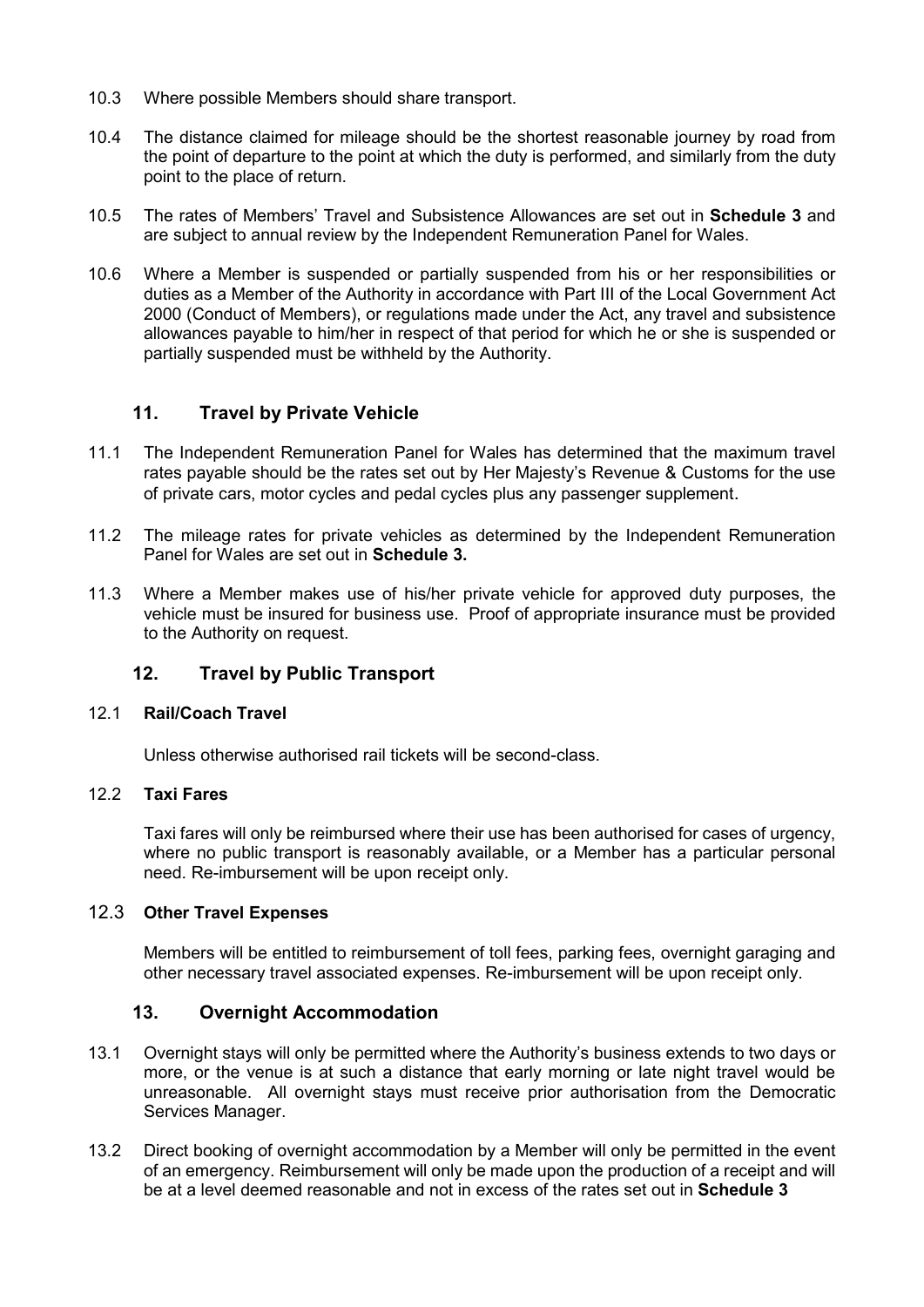### **14 Subsistence Allowance**

- 14.1 The day subsistence rate to meet the costs of meals and refreshments in connection with approved duties (including breakfast when not provided as part of overnight accommodation) is set out in **Schedule 3**. The maximum daily rate covers a 24 hour period and can be claimed for any meal that is relevant, providing such a claim is supported by receipt(s)
- 14. 2 No provision is made for subsistence claims within the County.

#### **15. Pensions**

15.1 The Authority shall enable its Members who are eligible to join the Local Government Pension Scheme.

#### **16. Compliance**

16.1 In accordance with the Regulations, the Authority must comply with the requirements of the Panel in respect of the monitoring and publication of payments made to members and coopted members as set out in **Schedule 4.**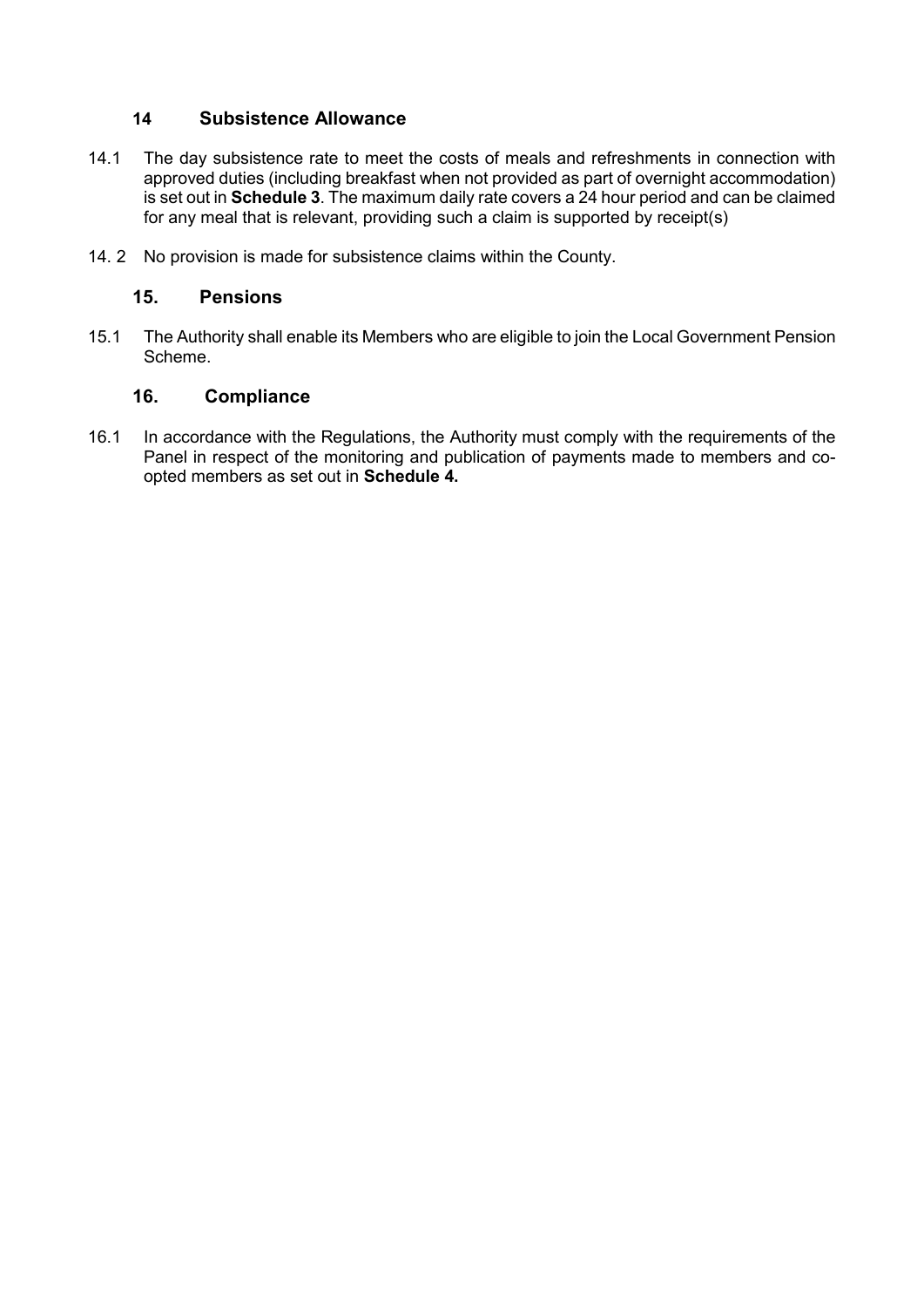**Members are reminded that expense claims are subject to both internal and external audit.**

# **SCHEDULE 1**

# **SCHEDULE OF REMUNERATION 2021-22**

### **MEMBERS ENTITLED TO BASIC SALARY**

#### **ANNUAL AMOUNT OF BASIC SALARY - £14,368**

The following named elected members of the authority

- Councillor Brian Blakeley
- Councillor Ellie Chard
- Councillor Ann Davies
- Councillor Gareth Davies
- Councillor Meirick Davies
- Councillor Peter Evans
- Councillor Rachel Flynn
- Councillor Tony Flynn
- Councillor Mabon ap Gwynfor (resigned)
- Councillor Martyn Holland
- Councillor Alan Hughes
- Councillor Pat Jones
- Councillor Tina Jones
- Councillor Gwyneth Kensler
- Councillor Geraint Lloyd -Williams
- Councillor Melvyn Mile
- Councillor Bob Murray
- Councillor Merfyn Parry
- Councillor Paul Penlington
- Councillor Pete Prendergast
- Councillor Anton Sampson
- Councillor Peter Scott
- Councillor Glenn Swingler
- Councillor Rhys Thomas
- Councillor Andrew Thomas
- Councillor Graham Timms
- Councillor Cheryl Williams
- Councillor David Williams
- Councillor Eryl Williams
- Councillor Emrys Wynne

### **SENIOR SALARIES ENTITLEMENTS (includes basic salary)**

- 1. Leader of the Council Councillor Hugh Evans £44,921
- 2. Deputy Leader of the Council Councillor Julian Thompson-Hill £31,783
- 3. Cabinet Member Councillor Bobby Feeley £27,741
- 4. Cabinet Member Councillor Huw Hilditch-Roberts £27,741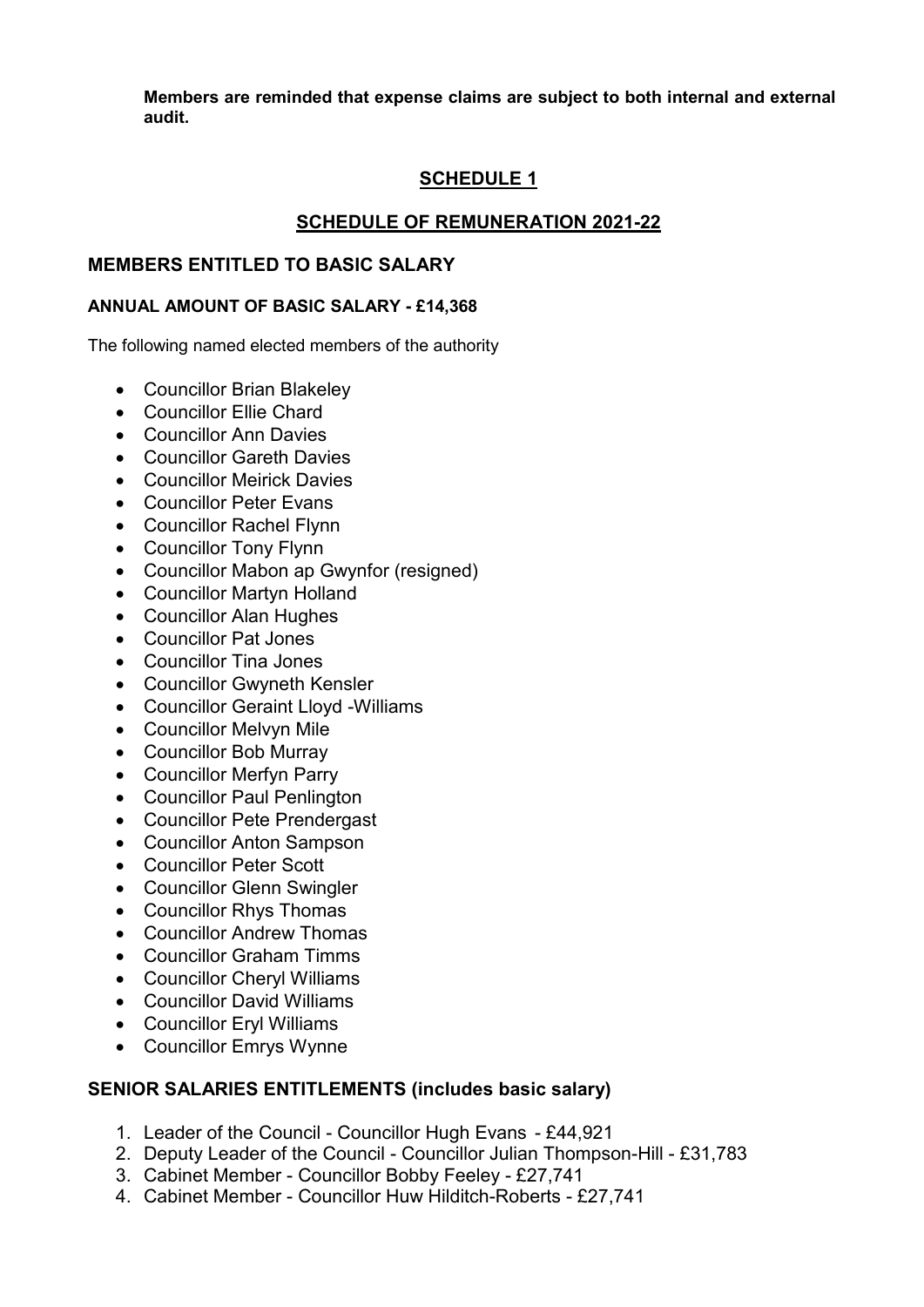- 5. Cabinet Member Councillor Richard Mainon £27,741
- 6. Cabinet Member Councillor Tony Thomas £27,741
- 7. Cabinet Member Councillor Brian Jones £27,741
- 8. Cabinet Member Cabinet Member Councillor Mark Young £27,741
- 9. Chair of Partnerships Scrutiny Committee Councillor Jeanette Chamberlain-Jones  $-$  £23,161
- 10.Chair of Communities Scrutiny Committee Councillor Huw Williams £23,161
- 11.Chair of Performance Scrutiny Committee Councillor Arwel Roberts £23,161
- 12.Chair of Planning Committee Councillor Joseph Welch £23,161
- 13.Chair of Licensing Committee Councillor Hugh Irving £23,161
- 14.Chair of Governance and Audit Committee Councillor Barry Mellor £23,161
- 15.Leader Of The Largest Opposition Group Councillor Joan Butterfield £23,161

A maximum of 17 senior salaries for Denbighshire County Council may be paid and this has not been exceeded.

# **ENTITLEMENT TO CIVIC SALARIES (includes basic salary)**

- Civic Head (Chair) Councillor Alan James £23,161
- Deputy Civic Head (Deputy Mayor / Chair) Councillor Christine Marston- £18,108

# **ENTITLEMENT AS STATUTORY CO-OPTEES**

- Chairperson Of Standards Committee Ian Trigger £268 Daily Fee, £134 ½ Day Fee
- Statutory Co-optees Standards Committee Julia Hughes, Anne Mellor, Peter Lamb and Gordon Hughes - £210 Daily Fee, £105 ½ Day Fee.
- Statutory Co-optees Scrutiny Committees Neil Roberts, Kathleen Jones £210 Daily Fee / £105 ½ Day Fee
- Statutory Co-optees Audit Committee Paul Whitham £210 Daily Fee / £105  $\frac{1}{2}$  Day Fee

#### **MEMBERS ELIGIBLE TO RECEIVE CONTRIBUTION TOWARDS COSTS OF CARE AND PERSONAL ASSISTANCE**

All members –

- Formal (registered with Care Inspectorate Wales) care costs to be paid as evidenced.
- Informal (unregistered) care costs to be paid up to a maximum rate equivalent to the Real UK Living Wage at the time the costs are incurred.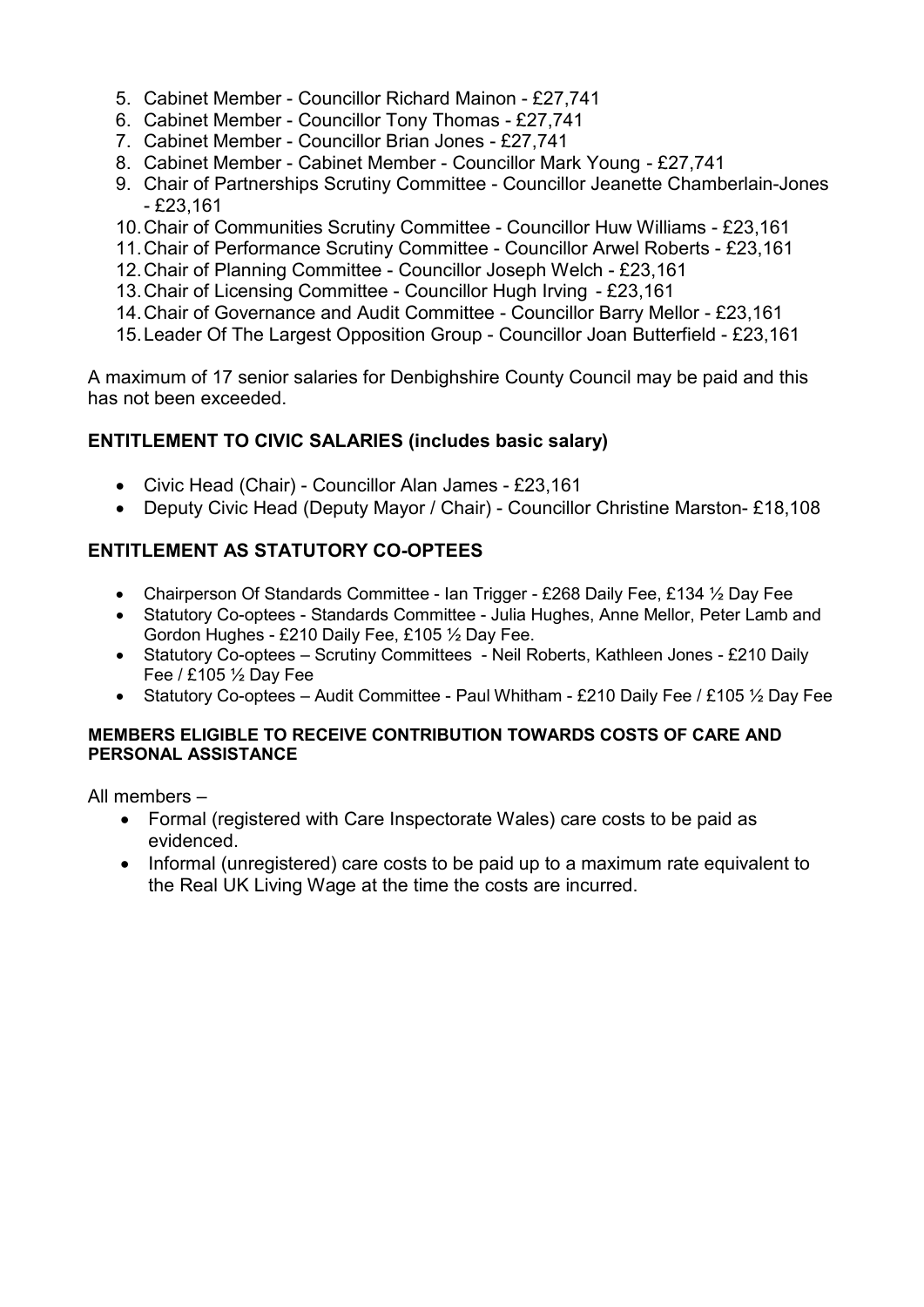# **SCHEDULE 2**

#### **Policy for the Payment of Travelling and Subsistence Expenses**

The duties in this policy have been approved for the payment of travel and subsistence expenses. Subsistence expenses will not be paid for duties carried out within the county boundaries.

Members when submitting claims for travel or subsistence expenses will ensure that all claims comply with this policy and any queries a member has about whether individual journeys are eligible for a payment will be discussed with Democratic Services before being included on a claim form.

Claim forms submitted by members will only contain details of claims and duties being undertaken on behalf of, and payable by, Denbighshire County Council.

Approved duties for the Payment of Expenses: -

- attendance at a meeting of the Authority or of any committee of the Authority or of any body to which the Authority makes appointments or nominations or of any committee of such a body and the councillor making the claim is a member of the committee or body being claimed for.
- attendance at a meeting of any association of authorities of which the Authority is a member and the councillor making the claim is appointed by the Authority as a representative.
- attendance by a councillor as an attendee nominated by the Authority, at any other meeting the holding of which is authorised by the Authority or by a committee of the Authority or by a joint committee of the Authority and one or more other Authorities;
- a duty undertaken by a member of Cabinet for the purpose of, or in connection with, the discharge of the functions of Cabinet;
- a duty undertaken in pursuance of a standing order which requires a Member or Members to be present when tender documents are opened;
- an authorised duty undertaken in connection with the discharge of any function of the Authority which empowers or requires the Authority to inspect or authorise the inspection of premises;
- authorised attendance at any training or developmental event approved by the Authority or its Cabinet;

Members will not claim expenses for the following duties:

- payment will not be made for expenses incurred attending meetings as observers.
- Payment will not be made for expenses incurred for attending civic or social events organised by the Authority or an external organisation (whether or not the councillor has been invited to attend). These include attendance at civic ceremonial events, events to mark the opening or refurbishment of buildings or services or publicity events.

The following exemptions will apply:

- Payment can be claimed for expenses for the following duties:
	- $\triangleright$  Cabinet members attending a meeting of a Scrutiny Committee or the Governance and Audit Committee after being invited or required to attend the meeting by the Scrutiny Committee or the Governance and Audit Committee;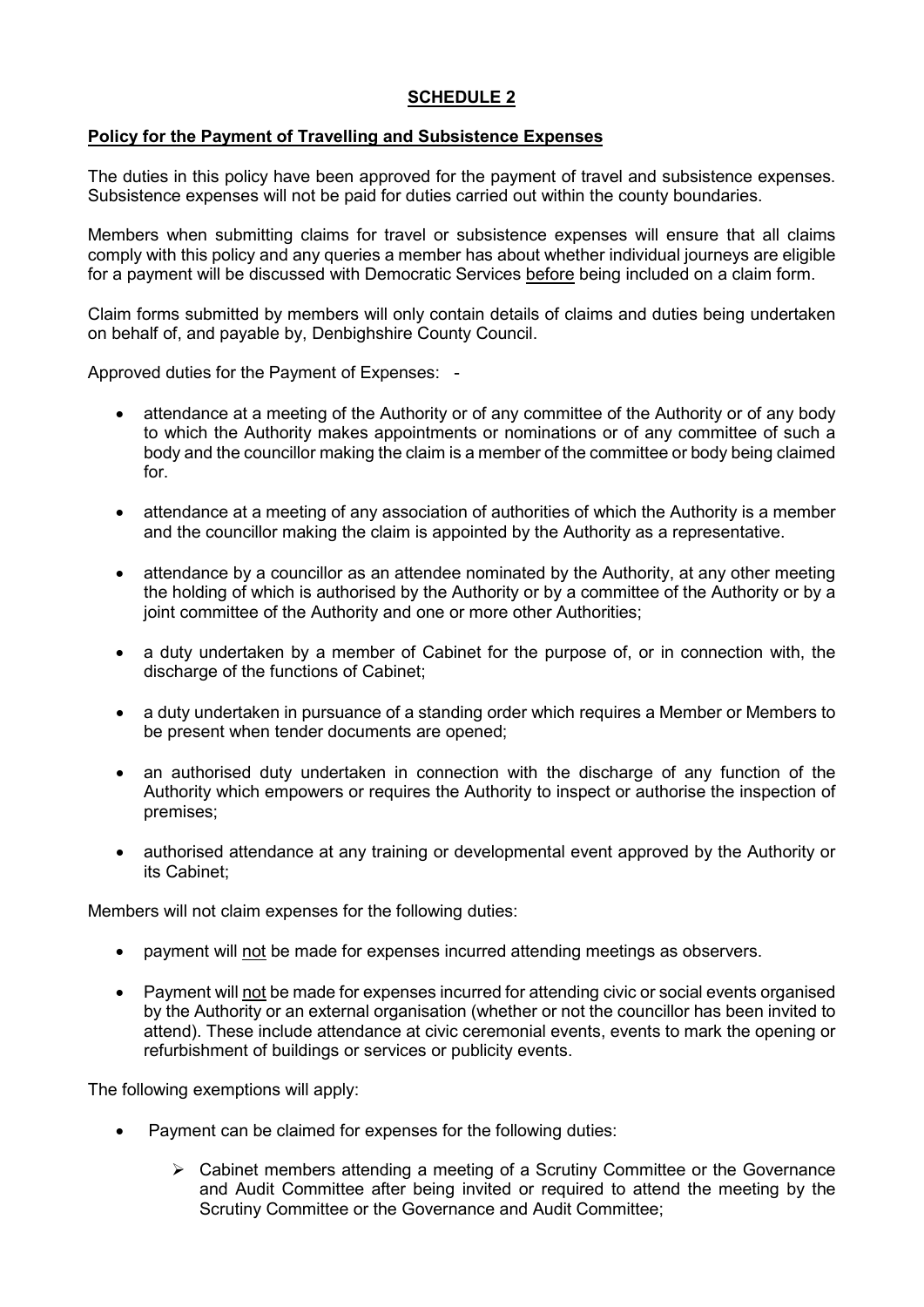- A chair of a Scrutiny Committee or the Governance and Audit Committee attending a meeting of Cabinet;
- A member of a Scrutiny Committee or the Governance and Audit Committee attending a meeting of Cabinet at the request of the Committee;
- $\triangleright$  A councillor attending a meeting of the Authority, or of any committee of the Authority, as an observer where the business under discussion directly relates to, or directly impacts on, the councillor's ward (usually this exemption will be restricted to issues with a significant impact upon a particular ward rather than issues which affect many ward; queries should be discussed with Democratic Services prior to the submission of the claim) ;
- The Chair and Vice Chair of Council attending civic events as part of their official civic duties for the Authority.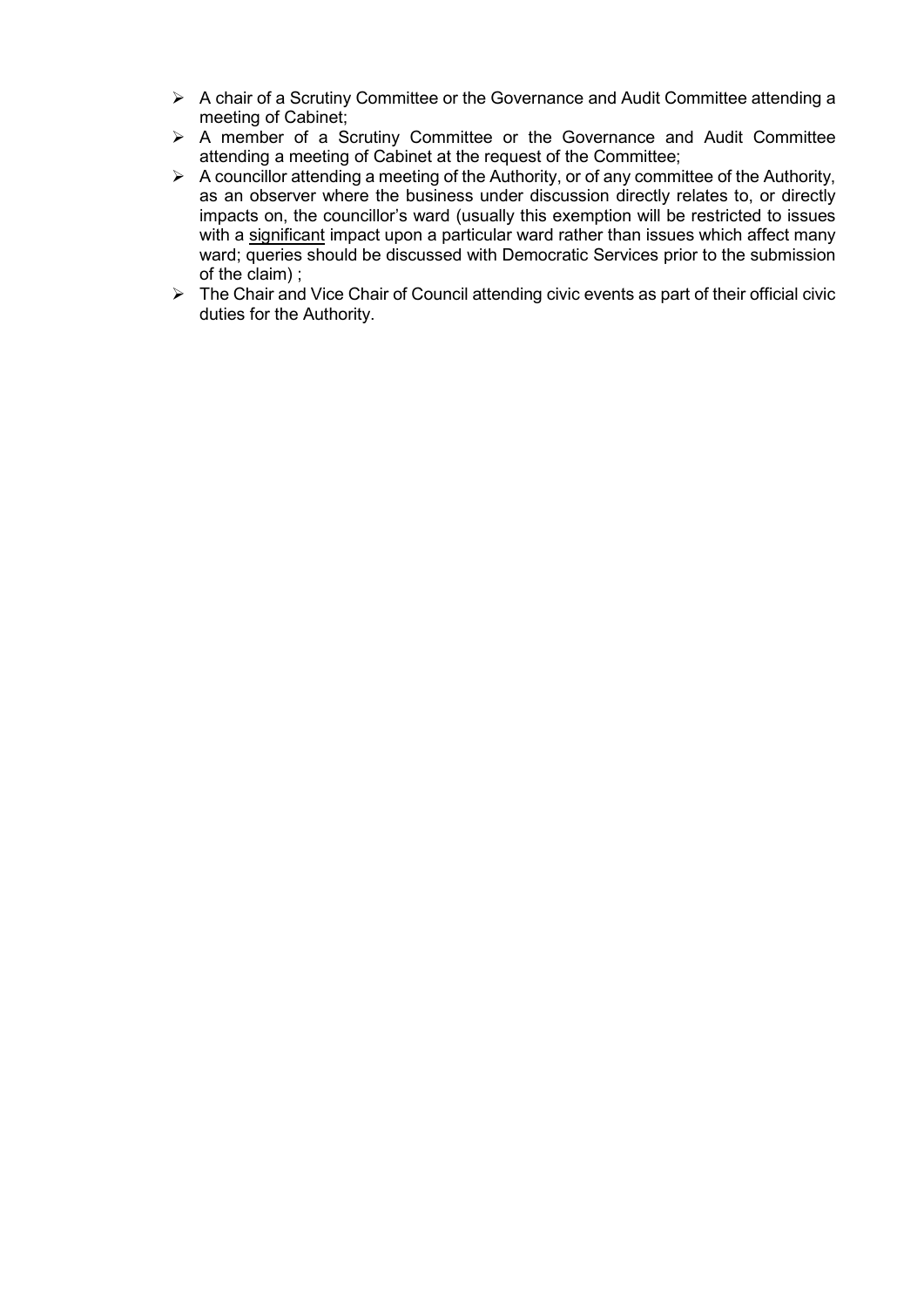# **SCHEDULE 3**

#### **Mileage Rates**

- All sizes of private motor vehicle
	- Up to 10,000 miles 45 pence per mile
	- Over 10,000 miles 25 pence per mile
- Private Motor Cycles 24 pence per mile
- Pedal Cycles 20 pence per mile
- Passenger supplement 05 pence per mile

#### **Subsistence Allowance**

The day subsistence rate is up to a maximum of £28 and covers a 24 hour period and can be claimed for any meal if relevant provided such a claim is supported by receipts.

Re-imbursement of alcoholic drinks is not permitted.

#### **Overnight Stay**

The maximum allowances for an overnight stay are £200 for London and £95 for elsewhere. A maximum of £30 is available for an overnight stay with friends or relatives whilst on approved duty.